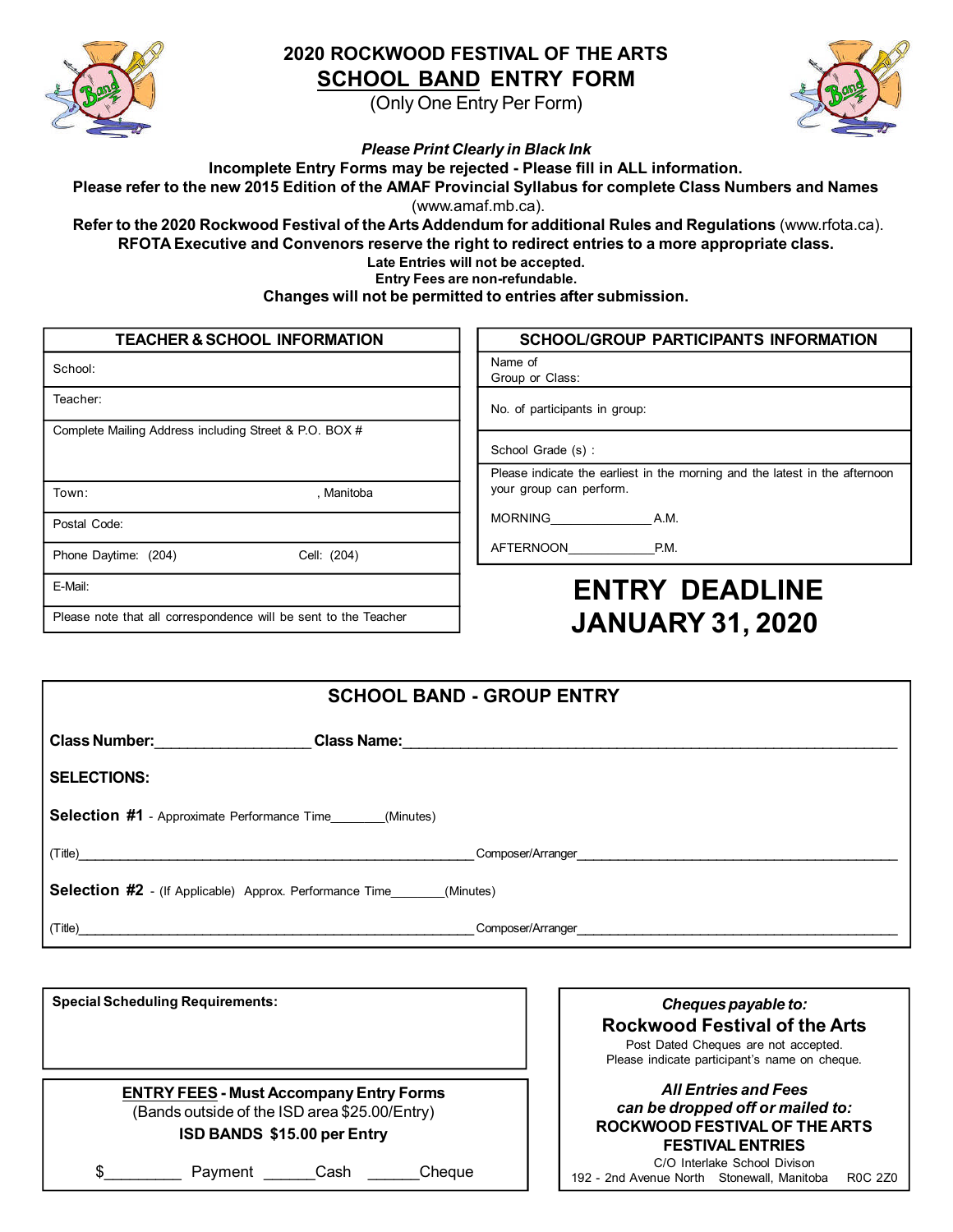

# **2020 ROCKWOOD FESTIVAL OF THE ARTS BAND & INSTRUMENTAL DUET, TRIO & QUARTET & (Small Ensembles <sup>6</sup> or less) ENTRY FORM** *(Only One Entry Per Form)*

*Please Print Clearly in Black Ink*

**Incomplete Entry Forms may be rejected - Please fill in ALL information.**

Please refer to the new 2015 Edition of the AMAF Provincial Syllabus for complete Class Numbers and Names (www.amaf.mb.ca).

**Refer to the 2020 Rockwood Festival of the Arts Addendum for additional Rules and Regulations** (www.rfota.ca). **RFOTA Executive and Convenors reserve the right to redirect entries to a more appropriate class.**

**Late Entries will not be accepted.**

**Entry Fees are non-refundable.**

**Changes will not be permitted to entries after submission.**

| <b>TEACHER &amp; SCHOOL INFORMATION</b>                         |                 | PARTICIPANTS INFORMATION |
|-----------------------------------------------------------------|-----------------|--------------------------|
| School:                                                         | #1 Participant: | Birthdate:               |
| Teacher:                                                        | #2 Participant: | Birthdate:               |
| Complete Mailing Address including Street & P.O. BOX #          | #3 Participant: | Birthdate:               |
| Town:<br>, Manitoba                                             | #4 Participant: | Birthdate:               |
| Postal Code:                                                    | #5 Participant: | Birthdate:               |
| Phone Daytime: (204)<br>Cell: (204)                             |                 |                          |
| E-Mail:                                                         | #6 Participant: | Birthdate:               |
| Please note that all correspondence will be sent to the Teacher |                 | <b>ENTRY DEADLINE</b>    |

# **JANUARY 31, 2020**

|                                                                                | <b>BAND &amp; INSTRUMENTAL - DUET, TRIO &amp; QUARTET</b> (Small Ensembles 6 or less) ENTRY                                                                                                                                    |  |
|--------------------------------------------------------------------------------|--------------------------------------------------------------------------------------------------------------------------------------------------------------------------------------------------------------------------------|--|
|                                                                                | Class Number: Class Name: Class Name: Class Name: Class Number: Class Number: Class Number: Class Name: Class Name: Class Number: Class Number: Class Number: Class Number: Class Number: Class Number: Class Number: Class Nu |  |
| <b>SELECTIONS:</b>                                                             |                                                                                                                                                                                                                                |  |
| <b>Selection #1</b> - Approximate Performance Time _______(Minutes)            |                                                                                                                                                                                                                                |  |
|                                                                                | (Title) Composer/Arranger                                                                                                                                                                                                      |  |
| <b>Selection #2</b> - (If Applicable) Approx. Performance Time_______(Minutes) |                                                                                                                                                                                                                                |  |
|                                                                                | (Title) Composer/Arranger Composer/Arranger                                                                                                                                                                                    |  |
|                                                                                |                                                                                                                                                                                                                                |  |

**Special Scheduling Requirements:**

**ENTRY FEES - Must Accompany Entry Forms** (Outside of ISD area Duets & Groups 3+ \$20.00/entry)

**ISD Duets \$12.00/entry ISD Groups 3+ \$15.00/entry**

\$ Payment Cash Cheque

Cheques payable to: **Rockwood Festival of the Arts**

Post Dated Cheques are not accepted. Please indicate participant's name on cheque.

#### *All Entries and Fees can be dropped off or mailed to:* **ROCKWOOD FESTIVAL OF THE ARTS FESTIVAL ENTRIES**

C/O Interlake School Divison 192 - 2nd Avenue North Stonewall, Manitoba R0C 2Z0